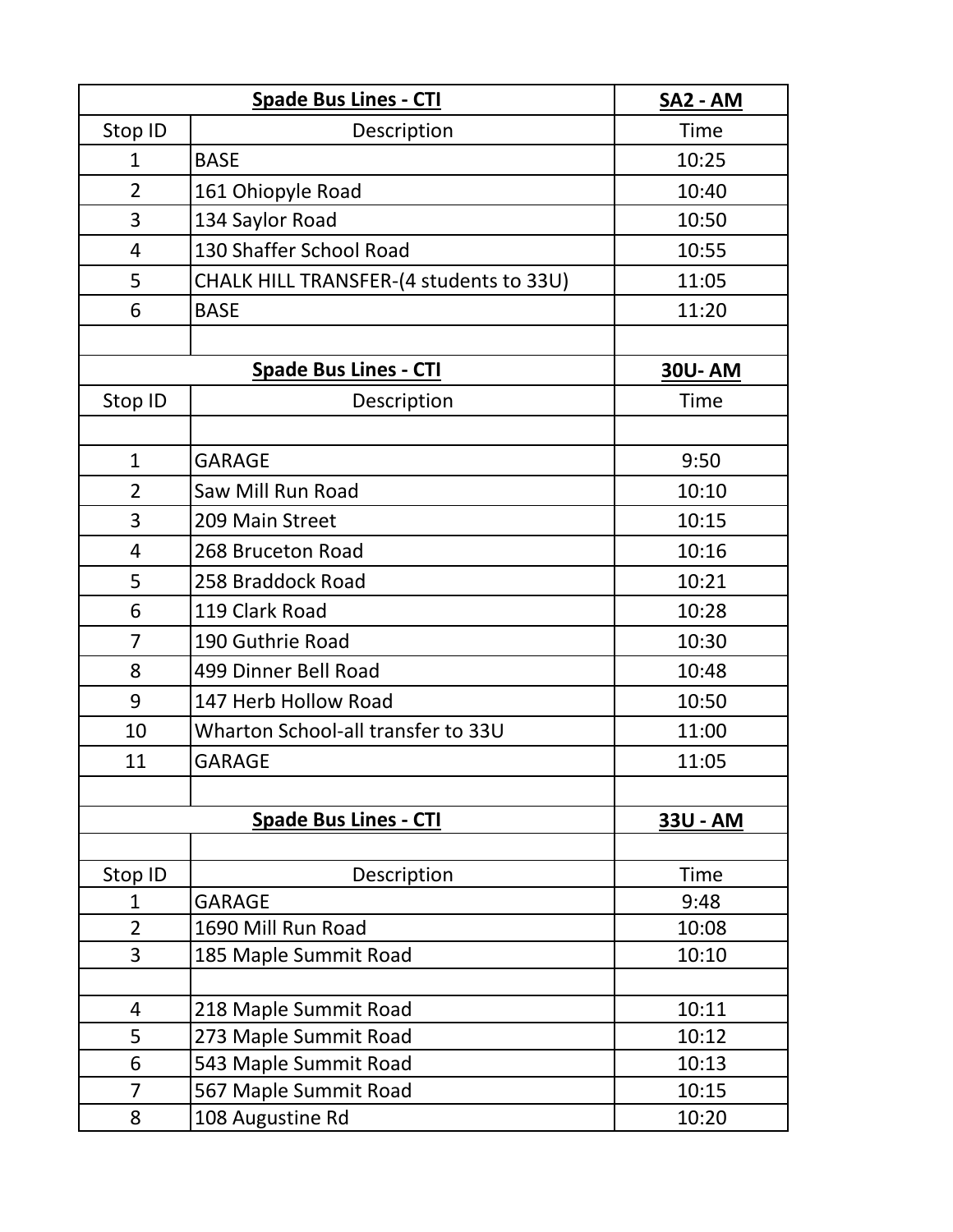| 9              | 578 Maple Summit Road                   | 10:29         |
|----------------|-----------------------------------------|---------------|
| 10             | 204 Burnworth Road                      | 10:30         |
| 11             | 375 Bell Grove Rd                       | 10:45         |
| 12             | Wharton School-(pick up 30U students)   | 10:55         |
| 13             | Chalk Hill Tranfer-pick up van students | 11:05         |
| 14             | <b>CTI</b>                              | 11:30         |
|                |                                         |               |
|                | <b>Spade Bus Lines - CTI</b>            | <b>33U PM</b> |
| Stop ID        | Description                             | <b>Time</b>   |
| $\mathbf 1$    | <b>CTI</b>                              | 2:25          |
| $\overline{2}$ | Chalk Hill Transfer (students to van)   | 2:50          |
| 3              | Wharton School (students to 30U)        | 3:00          |
| 4              | 375 Bell Grove Rd                       | 3:10          |
| 5              | 1690 Mill Run Road                      | 3:25          |
| 6              | 185 Maple Summit Road                   | 3:27          |
| $\overline{7}$ | 218 Maple Summit Road                   | 3:28          |
| 8              | 273 Maple Summit Road                   | 3:29          |
| 9              | 543 Maple Summit Road                   | 3:30          |
| 10             | 567 Maple Summit Road                   | 3:32          |
| 11             | 108 Augustine Rd                        | 3:37          |
| 12             | 578 Maple Summit Road                   | 3:45          |
| 13             | 204 Burnworth Road                      | 3:46          |
| 14             | <b>GARAGE</b>                           |               |
|                |                                         |               |
|                | <b>Spade Bus Lines - CTI</b>            | <b>30U PM</b> |
| Stop ID        | Description                             | <b>Time</b>   |
| $\mathbf{1}$   | <b>Wharton School</b>                   | 2:55          |
|                | (pick up 33U students)                  |               |
| $\overline{2}$ | 147 Herb Hollow Road                    | 3:05          |
| 3              | 499 Dinner Bell Road                    | 3:07          |
| $\overline{4}$ | 119 Clark Road                          | 3:27          |
| 5              | 190 Guthrie Road                        | 3:30          |
| 6              | 258 Braddock Road                       | 3:37          |
| 7              | 268 Bruceton Road                       | 3:40          |
| 8              | 209 Main Street                         | 3:42          |
| 9              | Saw Mill Run Road                       | 3:48          |
| 10             | <b>GARAGE</b>                           | 4:08          |